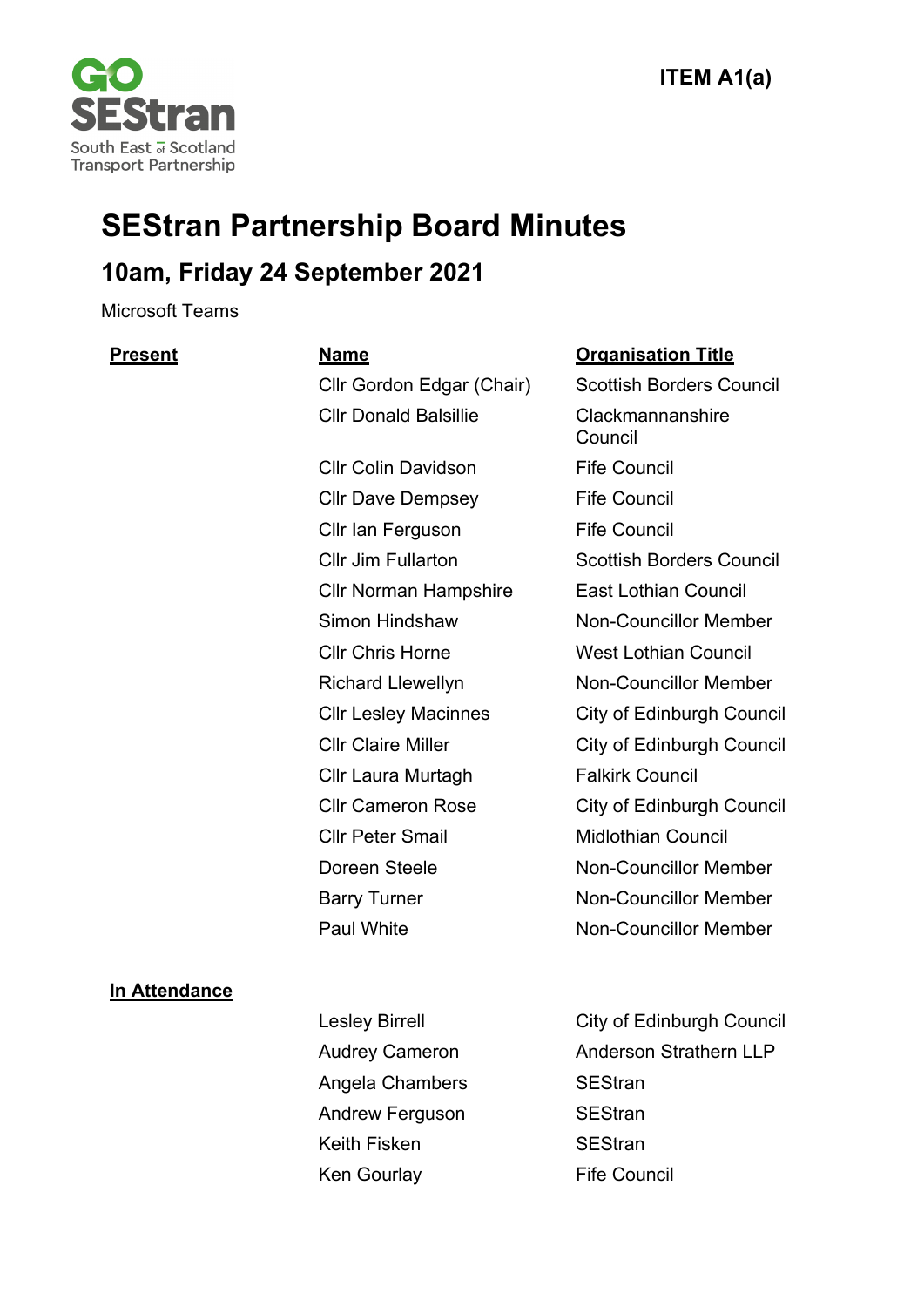|                                        | <b>Jim Grieve</b>         | <b>SEStran</b>                   |
|----------------------------------------|---------------------------|----------------------------------|
|                                        | Anna Herriman             | <b>SEStran</b>                   |
|                                        | Peter Jackson             | <b>SEStran</b>                   |
|                                        | <b>Karen Jones</b>        | <b>Azets Audit Services</b>      |
|                                        | lain Shaw                 | City of Edinburgh Council        |
|                                        | <b>Jim Stewart</b>        | <b>SEStran</b>                   |
|                                        | <b>Julie Vinders</b>      | <b>SEStran</b>                   |
|                                        |                           |                                  |
| <b>Apologies for</b><br><u>Absence</u> |                           |                                  |
|                                        | <b>Cllr Karen Doran</b>   | <b>City of Edinburgh Council</b> |
|                                        | <b>CIIr David Key</b>     | <b>City of Edinburgh Council</b> |
|                                        | <b>Cllr Mike Watson</b>   | Clackmannanshire<br>Council      |
|                                        | <b>Cllr Craig Hoy</b>     | <b>East Lothian Council</b>      |
|                                        | <b>CIIr Fiona Collie</b>  | <b>Falkirk Council</b>           |
|                                        | <b>Cllr Russell Imrie</b> | <b>Midlothian Council</b>        |
|                                        | <b>Cllr Cathy Muldoon</b> | <b>West Lothian Council</b>      |
|                                        | Laura Alexander           | Non-Councillor member            |
|                                        | Vivienne Gray             | Non-Councillor member            |
|                                        | Callum Hay                | Non-Councillor member            |
|                                        | <b>Catherine Thomson</b>  | Non-Councillor member            |
|                                        |                           |                                  |

#### **A1. Minutes**

#### **Decision**

- 1) To agree the minute of the SEStran Partnership Board of 18 June 2021 as a correct record.
- 2) To agree the minute of the Performance and Audit Committee of 10 September 2021 as a correct record.

# **A2. Annual External Audit Report 2020/21**

The Annual Audit Report for 2020/21 to members of South East of Scotland Transport Partnership and the Controller of Audit was submitted.

There were no qualifications to the audit certificate and the Auditor's opinion stated that the financial statements presented a true and fair view of the Partnership as at 31 March 2021 and its income and expenditure for the year then ended.

Members considered the key messages from the audit which were set out on pages 3 to 6 of the Annual Audit report.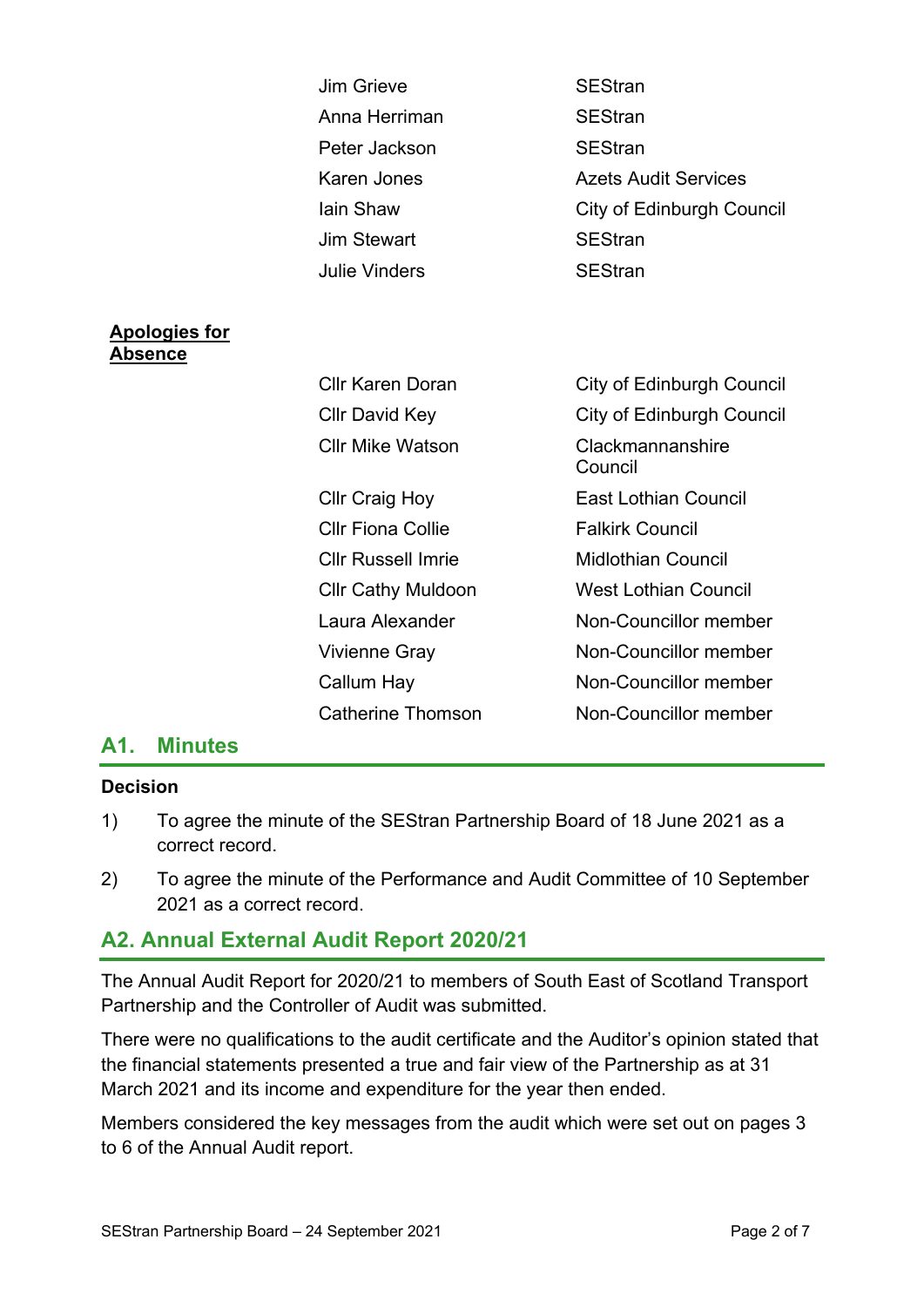Members also noted that the Performance and Audit Committee had also reviewed the draft Annual Audit report at its meeting on 10 September 2021.

#### **Decision**

To note the Annual Audit Report to members of the South East of Scotland Transport Partnership and the Controller of Audit.

(References – SEStran Performance and Audit Committee, 10 September 2021 (item A5); report by the Treasurer, submitted)

# **A3(a). Audited Annual Accounts 2020/21**

The audited Annual Accounts for the year ended 31<sup>st</sup> March 2021 were presented in accordance with the Local Authority Accounts (Scotland) Regulations 2014.

There were no qualifications to the audit certificate and the Auditor's opinion stated that the financial statements presented a true and fair view of the Partnership as at 31 March 2021 and its income and expenditure for the year then ended.

Additional disclosures had been included in the Governance Statement in line with the Delivering Good Governance in Local Government Framework including confirmation of compliance with the Code of Practice on Managing the Risk of Fraud and Corruption.

#### **Decision**

- 1) To note the audited accounts and the Auditor's opinion in the audit certificate.
- 2) To authorise the Audited Annual Accounts for signature.

(References – SEStran Performance and Audit Committee, 10 September 2021 (item A6); report by the Treasurer, submitted)

# **A3(b). Finance Officer's Report**

The Partnership's Core and Projects budgets for 2021/22 had been approved by the Partnership on 19 March 2021.

An update and analysis was provided on the financial performance of the Core and Projects budgets of the Partnership for 2021/2 in accordance with the Financial Regulations of Partnership.

The Core budget provided for the day to day running costs of the Partnership and included employee costs, premises costs and supplies and services.

#### **Decision**

- 1) To note the forecast underspend on the Core revenue budget of £45,000.
- 2) To note the forecast underspend on the Projects revenue budget of £17,000.
- 3) To note that a further update on 2021/22 financial performance would be presented to the next meeting of the Partnership.

(References – SEStran Partnership Board 19 March 2021 (item A3(a)); report by the Treasurer, submitted)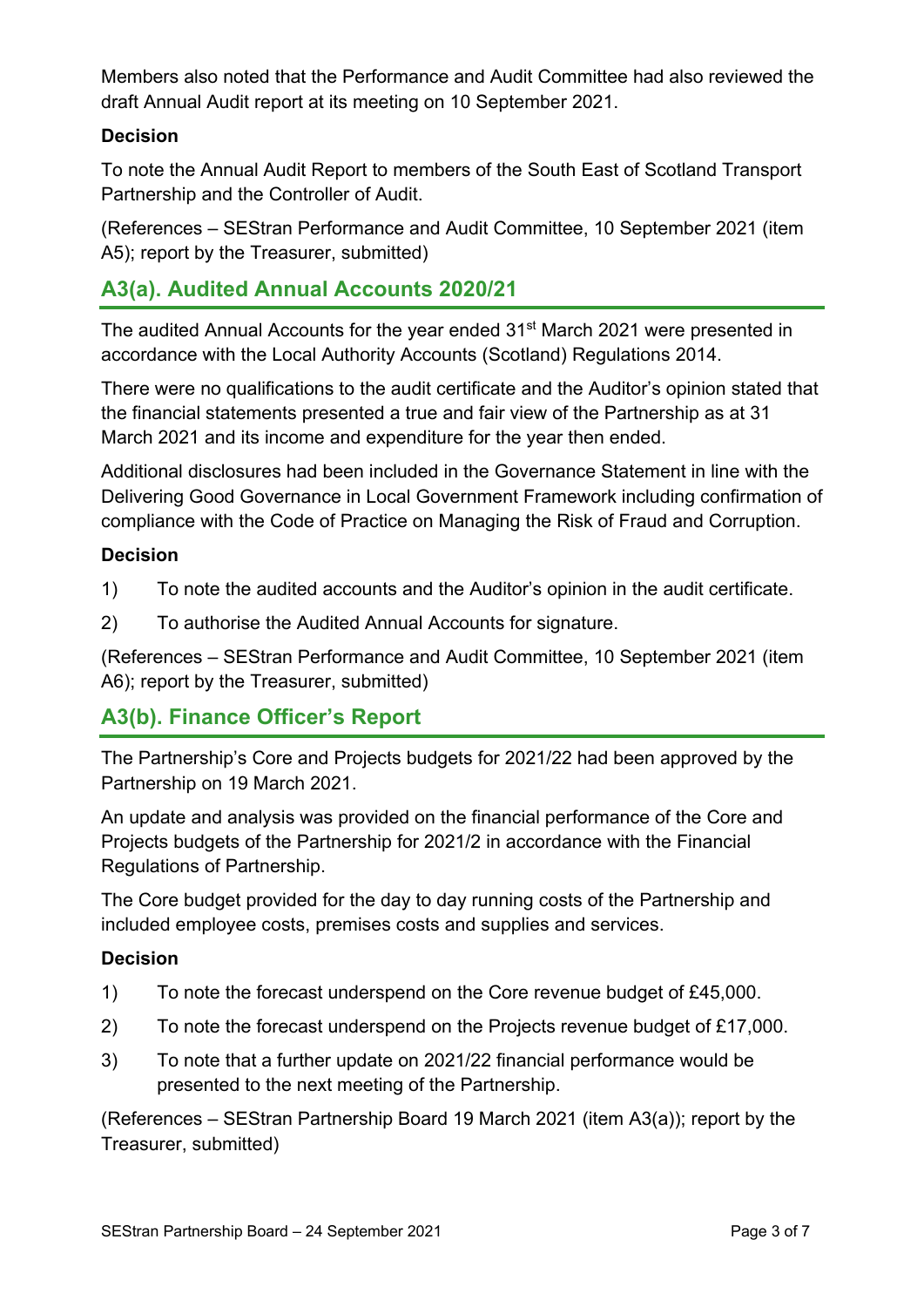# **A4. Draft Annual Report 2020/21**

The draft Annual Report for 2020/21 was presented. The Annual Report provided an overview of SEStran's project portfolio and highlighted the contributions that SEStran had made to the region over the last year in line with the agreed objectives of the Regional Transport Strategy (RTS) and SEStran's annual business plan.

The Performance and Audit Committee had noted the draft annual report at its meeting on 10 September 2021.

#### **Decision**

To authorise the Partnership Director to finalise and publish the Annual Report 2020/21.

(References – SEStran Performance and Audit Committee, 10 September 2021 (item A7); report by the Programmes Manager, submitted)

# **A5. New Regional Transport Strategy 2035**

An update was provided on progress with the ongoing work to develop the new Regional Transport Strategy (RTS). The following key areas were highlighted:

- Finalised Case for Change
- Ongoing Statutory Assessments
- Preliminary Option Appraisal Report
- The revised delivery programme

Information was also provided on the development of priorities for regional mobility that would shape the content of the RTS together with the next steps in the process. The relationship of the emerging RTS to the ongoing development of the Strategic Transport Projects Review 2 (STPR2) was also detailed.

#### **Decision**

- 1) To note the continuing progress to deliver a new SEStran Regional Transport Strategy 2035.
- 2) To note the role of the STAG Preliminary Options Appraisal in the development of the RTS.
- 3) To agree with the Priorities for Regional Mobility as the basis for the draft RTS document.
- 4) To note that the next stage of the process would be consideration of the draft RTS on 24 October 2021.
- 5) To agree that the list of the 62 accepted options be circulated to Members as soon as it was available in advance of consideration of the draft RTS on 24 October 2021.
- 6) To note that the proposed statutory consultation period for the RTS was from 1 November 2021 until 4 February 2022.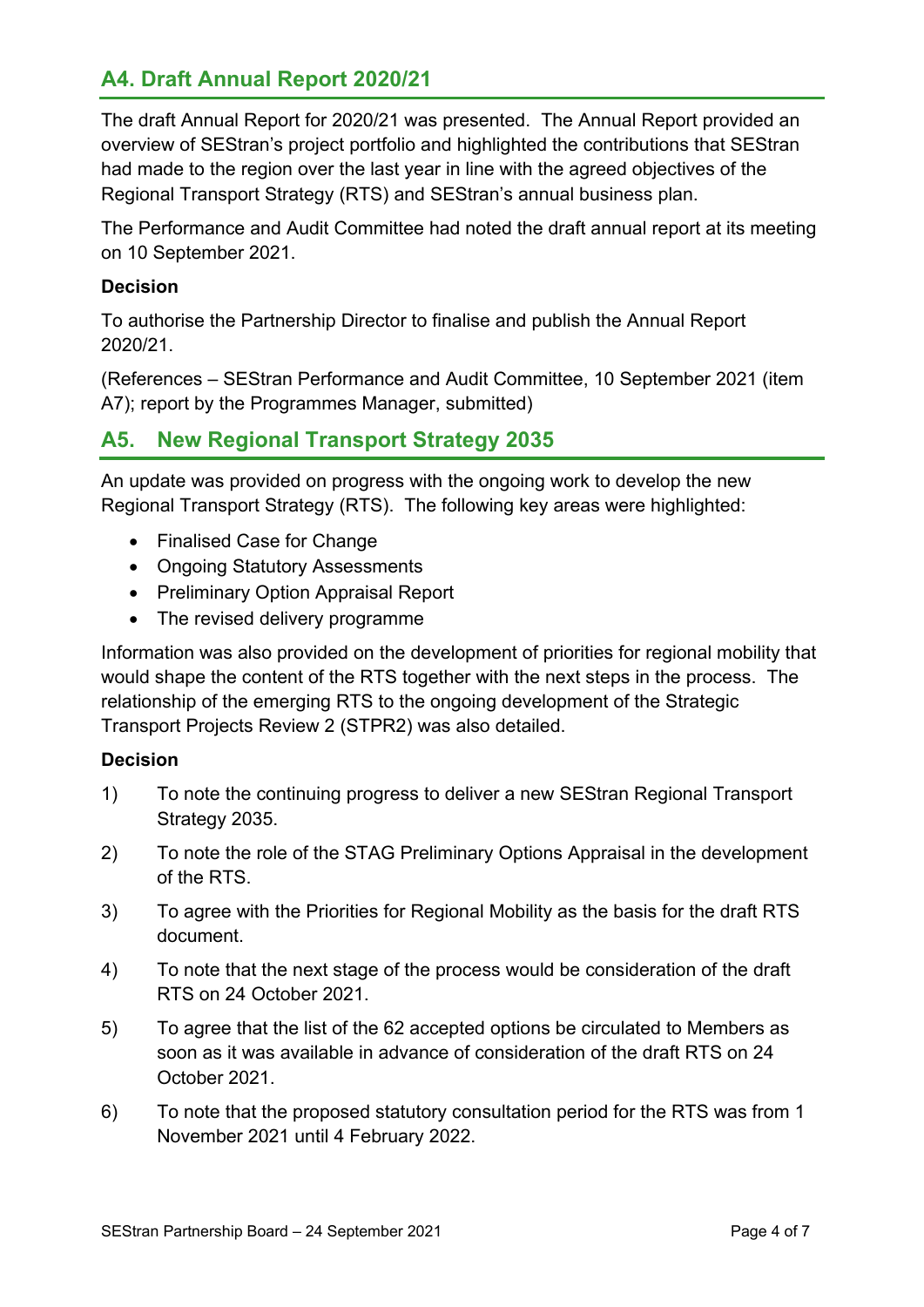(References – SEStran Partnership Board 18 June 2021 (item A7); report by the Strategy and Projects Officer, submitted)

# **A6. Projects Performance Update**

Information was provided on the current status and progress of the various projects and key workstreams SEStran was involved in. An update was also provided summarising the role of SEStran during the Covid-19 pandemic and response.

#### **Decision**

- 1) To note the progress outlined in the Performance Report (Appendix 1) including impacts and delays recorded in relation to Covid-19.
- 2) To note the agreed time extension to the PriMaaS and Connect projects and time and funding extensions to the BLING, Surflogh and Regio-Mob projects.
- 3) To note the work and role of SEStran during the pandemic as set out in the addendum to the report.

(References – SEStran Partnership Board 18 June 2021 (item A5); report by the Senior Partnership Manager, submitted)

# **A7. Implementation of Part 3 (Bus Services) of the Transport (Scotland) Act 2019 Consultation**

The Scottish Government had launched a consultation on the proposed implementation of Part 3 of the Transport (Scotland) Act 2019 relating to bus services. The consultation deadline for responses was 6 October 2021.

A proposed response to the consultation was submitted for consideration by members.

In addition to approving the proposed response to the consultation, Councillor Davidson asked members to also consider a proposal to support, in principle, the STUC's "Our Climate: Our Buses" campaign as follows:

"The STUC's "Our Climate: Our Buses" campaign is supported by unions such as Unite the Union who represent bus workers, as well as by Trades Councils across Scotland, the Poverty Alliance, Friends of the Earth Scotland, Engender, Common Weal, Get Glasgow Moving, the International Transport Workers' Federation, One Parent Families Scotland, and the Young Women's Movement.

The campaign is calling for:

- 1. Local Authorities to write to the Scottish Government to express interest in bus reregulation and public ownership of buses.
- 2. The Scottish Government to provide financial support to Local Authorities to establish publicly owned bus companies and take back control of their bus networks.

Regional Transport Partnerships provide the ideal platforms for Local Authorities to work together to utilise these new powers in order to deliver fully-integrated and affordable services across each region."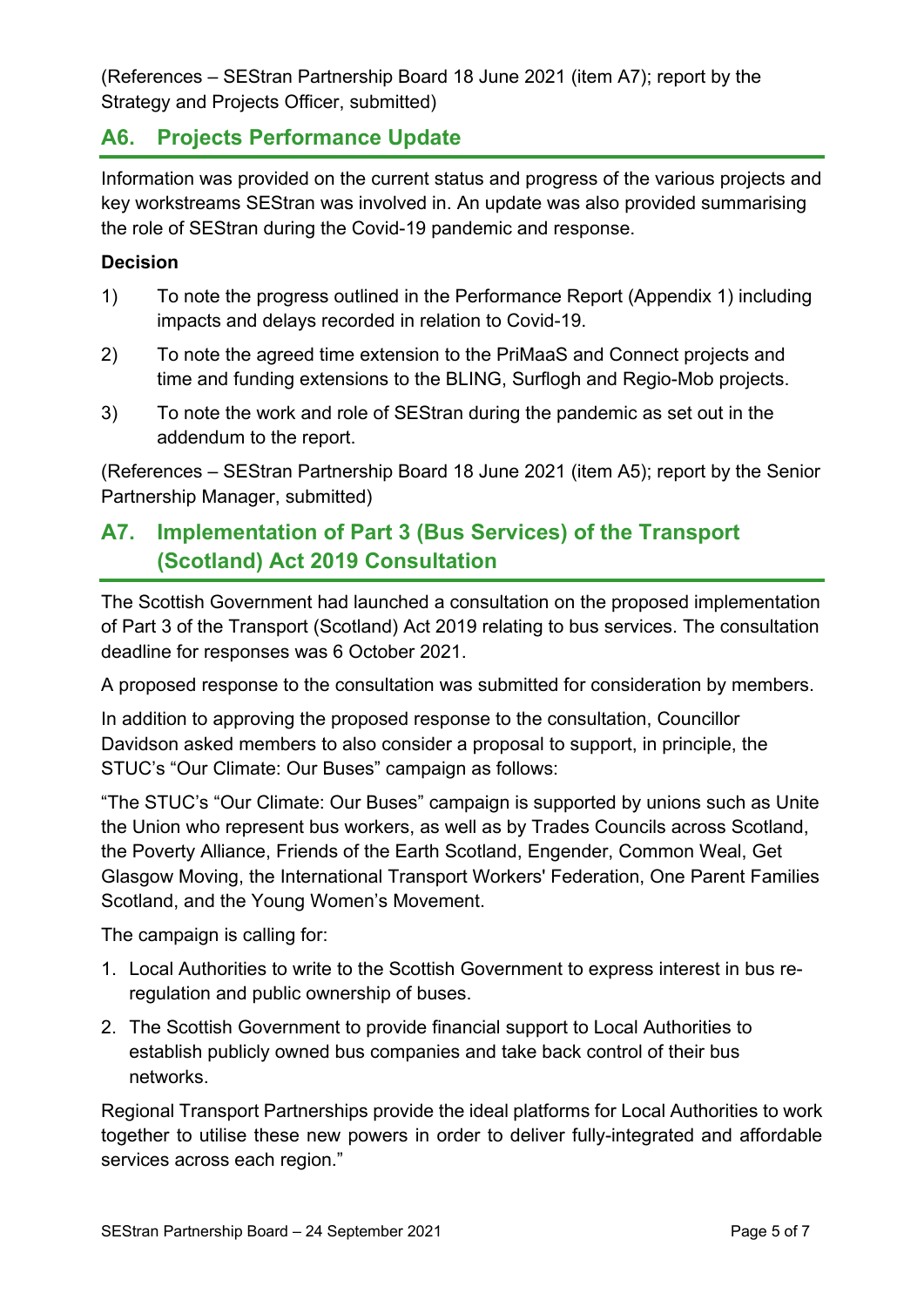Members urged caution at this stage and expressed the view that it would be premature to pass such a resolution at this time before the full detail was known and discussions had taken place with Trades Unions.

### **Decision**

- 1) To approve the proposed response to the consultation.
- 2) To delegate to the Partnership Director, in consultation with the Chair, to make any necessary textual amendments to reflect the views of members before submitting the response to meet the deadline of 6 October 2021.
- 3) To note the position relating to the STUC "Our Climate: Our Buses" campaign at this time and to ask Partnership officers to report back to the Board as soon as practicable on the issues around supporting the campaign and the implications for the Partnership's engagement with all stakeholders.

(Reference – joint report by the Strategy Manager and SEStran Consultant, submitted

### **Declaration of Interest**

Paul White declared an interest in the above item as a Director of the Federation of Passenger Transport in Scotland.

# **A8. Dates of Next Meetings**

- 1) To note that an additional meeting of the Partnership Board to consider the RTS would be held on Friday 29 October 2021 at 2pm.
- 2) To note that the next meeting of the Partnership Board would be held on Friday 3 December 2021 at 10am.

# **B1. Public Services Reform (Scotland) Act 2010 (PSRA)**

The Public Services Reform (Scotland) Act 2010 imposed duties on Scottish public bodies to publish information on expenditure and other matters as soon as was reasonably practicable after the end of each financial year.

The Statement of Compliance produced by the South East of Scotland Transport Partnership was presented.

#### **Decision**

To note the content of the material for publication under the Public Services Reform (Scotland) Act 2010 as set out in Appendix 1 of the report by the Regional Cycle Training and Development Officer.

(Reference – report by the Regional Cycle Training and Development Officer 24 September 2021, submitted)